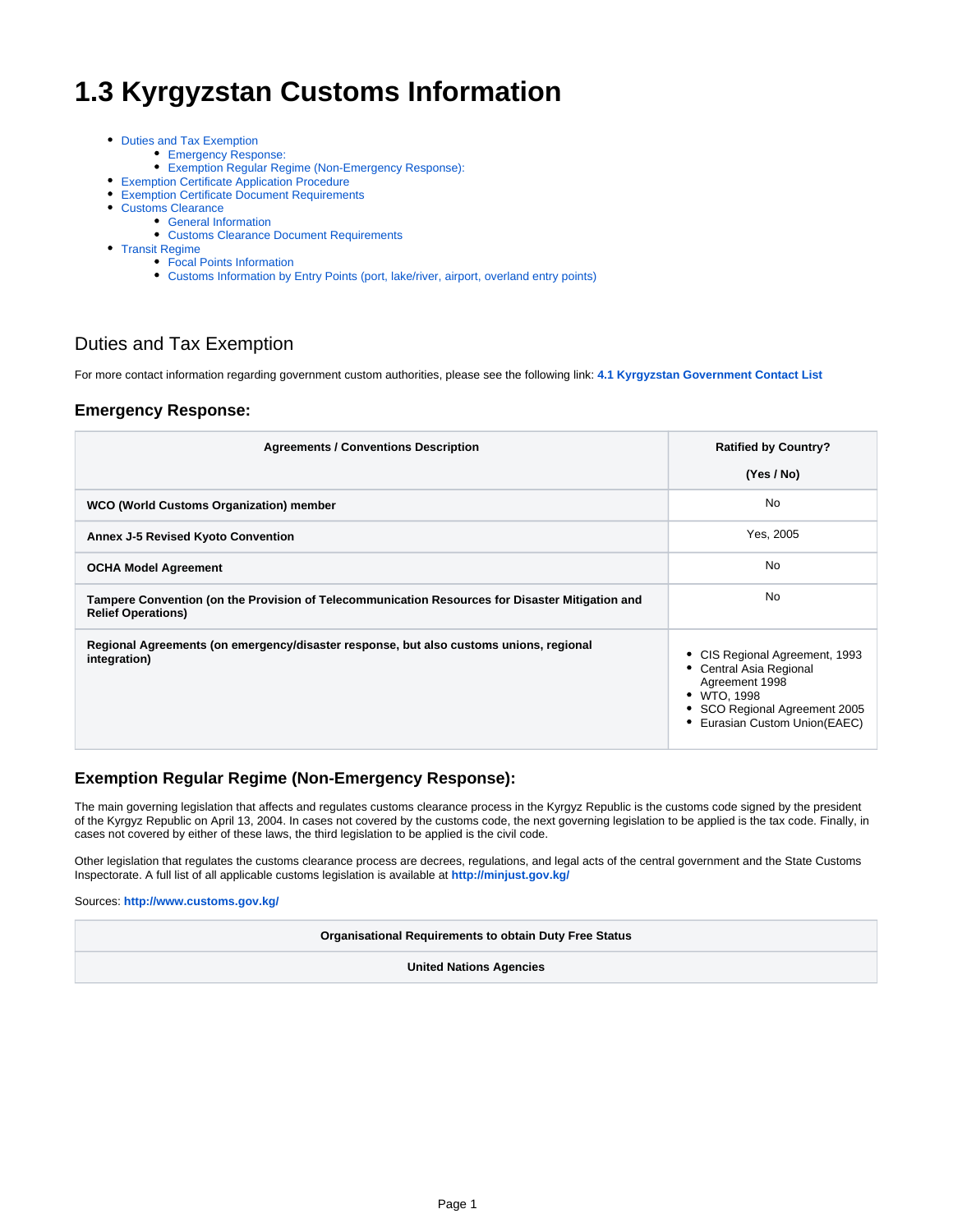To be eligible for duty and tax exemption, UN Agencies are expected to have Basic Agreement and Accreditation in place. The BA and Accreditation is negotiated with the Ministry of Foreign Affairs. In case of non-existence of BA and accreditation, the following procedure applies:

- All humanitarian cargo destined to Kyrgyz Republic by a UN agency with no BA and Accreditation is channeled through UNDP. All requests for customs clearance is submitted to Ministry of Labor and Social Development (MLSD) to obtain "certificate of the humanitarian nature of the cargo" and to the Diplomatic Service Department of the Ministry of Foreign Affairs (DS MFA) to obtain "authorization to import tax/duty free cargo" to the country.
- UN agencies enjoying P&I under the General UN Convention on P&I of 1946 who are present in the country with no BA and accreditation submit request for customs clearance authorizations to MLSD and DS MFA directly and customs clear the cargo upon receiving of the authorizations.

Non-registered organisations wanting to import humanitarian cargo may also do so through partners already registered in the country (consignee), in coordination with the relevant Ministry: **<http://www.minjust.gov.kg/>**

#### **Non Governmental Organisations**

To be eligible for duty and tax exemption, an organization must be registered in the Kyrgyz Republic with the Ministry of Justice. Non-registered organisations willing to import humanitarian cargo may do so through partners already registered in the country (consignee), in coordination with the relevant Ministry. **<http://www.minjust.gov.kg/>**

# <span id="page-1-0"></span>Exemption Certificate Application Procedure

#### **Duties and Taxes Exemption Application Procedure**

#### **Generalities (include a list of necessary documentation)**

All humanitarian cargo entering the Kyrgyz Republic must be registered with, and declared as 'humanitarian aid' by the MLSD for food commodity or "for official use of UN agency" by the DS MFA for NFI.

#### **List of documents to be submitted to MLSD to obtain letter on humanitarian nature of cargo (food commodities):**

**1. Application letter** signed by Head of Agency with details of cargo (commodity, net/gross weight, value, destination, numbers of waybills and invoices, origin of cargo).

**2. Guarantee letter** signed by Head of Agency that humanitarian cargo will not be used for sale, production or for any other commercial purposes (with above mentioned cargo details).

**3. Gift certificate** signed Head of Agency stating that humanitarian cargo (reflect cargo type and total net weight) will be distributed free of charge under certain programme/project.

**4. Distribution list** signed by Head of Programme in Russian (lists in English are not accepted by MLSD) which includes following details: name project, name of districts to be distributed, tonnage per district, and name of Cooperating Partner.

**5. Copies of shipping documents** (waybills, invoices, certificates of origin, quality, compliance, phytosanitary). If the invoice and certificates are not in Russian, translations of these documents to be submitted as well (translations of certificates to have stamp of translation company, it is mandatory). **6. Certified copy of compliance certificate** to be issued by National Standardization Agency (can be submitted after receipt of cargo and results of laboratory tests).

Contact person in MLSD: Chief of Humanitarian Aid Section, Tel: + 996 312 624530. The process officially takes 5-7 working days to issue the approval letter, however, in emergency situations the procedures can take up to two days. The approval letter is only one of the requirements for customs clearance.

The documents must be translated into Russian by a certified translator (private company, not necessarily registered by the Ministry of Foreign Affairs). The Department must receive originals, however, in urgent cases, copies / faxes are acceptable, if originals are supplied at later date.

#### **List of documents to be submitted to DS MFA to obtain confirmation letter on cargo (NFI):**

**1. Application letter** signed by Head of Agency with details of cargo (full description of cargo, quantity, value, destination, numbers of waybills and invoices). It is important that exact name of customs authority (Central, North or Manas) which will deal with customs clearance of the cargo is specified in the application letter.

**2. Letter of attorney** signed by Head of Agency for agency staff who will submit the application package and receive confirmation letter from DS MFA (full name and passport details of the WFP staff, description of cargo, quantity, destination, numbers of waybill/invoice, expiry date of letter of attorney). **3. Copies of shipping documents** (waybills, invoices, certificates, if any). If invoice and certificates not in Russian language, translations of these documents to be submitted as well (translations of certificates to have stamp of translation company, it is mandatory).

**4. Fee of confirmation letter.** The amount of fee depends on the urgency to receive confirmation letter. So, to receive confirmation letter within the same day of submission – 1,500 KGS, within three working days from the date of submission – 1,000 KGS, with 10 working days – 500 KGS.

Contact person in DS MFA: Chief Specialist (focal point specialist of customs procedures) Tel: + 996 312 660748.

#### **Process to be followed (step by step or flowchart)**

1. **For goods imported from member-states of the Eurasian Economic Union (EAEU).**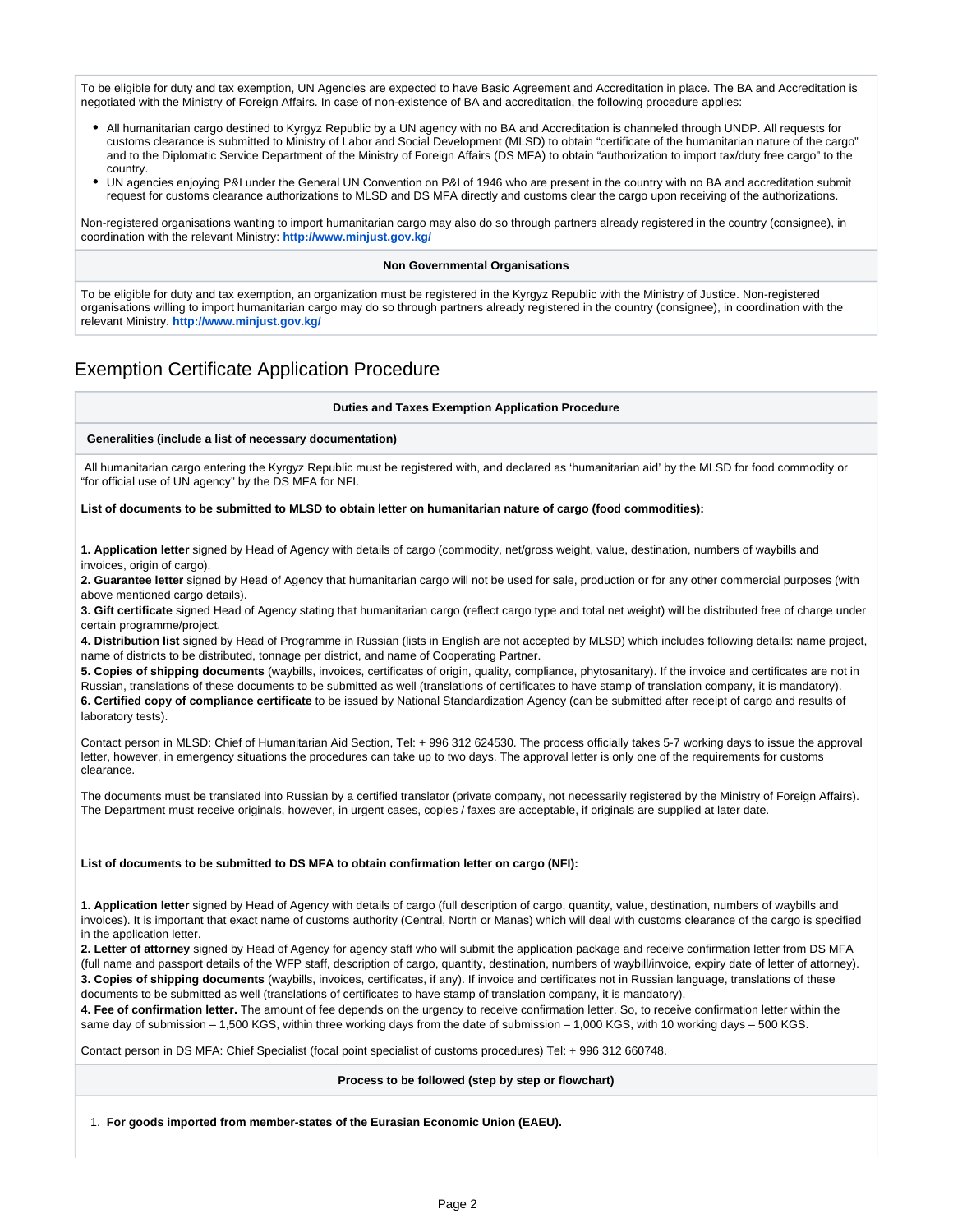Due to entering of the Kyrgyz Republic (24 July 2015) into EAEU (member states: Russian Federation, Republic of Kazakhstan, Republic of Belarus, Republic of Armenia, Kyrgyz Republic), customs clearance procedures, including the payment of customs fees, for imported goods from these countries have been revoked. However, all imported cargo should be cleared through tax authorities (humanitarian cargo still exempted from VAT and all other taxes). Since the majority of food for WFP Kyrgyzstan programmes arrives from Russian Federation, new regulation enables easy and fast receipt of food by WFP Kyrgyzstan from Russian Federation, including minimising cost for demurrage of wagons at railway stations.

For all other countries (non-members of Customs Union), customs clearance procedures remain in place as before.

#### **2. Customs clearance procedures for goods imported from countries that are not part of EAEU.**

#### **For food commodities:**

1. When cargo is shipped, the recipient agency focal point should request copies of shipping documents to be forwarded, so that the necessary preparatory works can be initiated.

2. Submit application and guarantee letters and a gift certificate to MLSD to obtain a conclusion letter stating that the cargo is "humanitarian aid". The list of necessary documents is specified in the above section. Normally, MLSD issues letters within 5-7 working days.

3. The letter from MLSD together with the agency's request letter for offloading of cargo until full customs clearance procedures are completed, should be submitted to the relevant customs department. In Bishkek this is customs department "North" and in Osh this is customs department "West". In this request letter, the agency should request permission for the offloading of cargo into an agency warehouse until the completion of laboratory analysis and issuance of Certificate of Conformity by the National Standardization Agency. Originals of both letters will remain with the customs department; the agency will be issued copies with handwritten instructions from the Head/Deputy Head of Customs Department and the incoming letters registration date /number.

4. For all cargo that is expected to arrive (surface transport, air or railway) from countries other than EAEU countries, preliminary information should be provided to customs authorities by registering the cargo (type of commodity, quantity, cost, approximate date of arrival/passing through border, name of custom entry point to pass through) on the website:<https://eais.customs.kg/PreInfo>one month in advance.

5. When the cargo arrives at the railway station, a customs inspector will release the cargo to the agency's warehouse, with further offloading based on the copy of request letter mentioned above. It is important to mention that when rail wagons are delivered to the warehouse, the agency focal point should inform the customs inspector of the date/time of the opening of the wagons for offloading. The opening of wagons should be conducted in the presence of a customs inspector who should complete a customs examination form which will be required later for clearance procedures.

6. After offloading the cargo, liaise with the relevant staff of the National Standardization Agency for sampling and further lab analysis.

7. When the Certificate of Conformity is issued for the commodity, the agency focal point should apply to a certified customs broker to have the customs declaration form completed online. The required documentation for this is:

- Original copies of waybills, invoice, certificates (origin, phytosanitary, conformity);

- Translations of invoice and certificates;
- Copy of request letter for offloading of cargo with written instructions of head of customs department;
- Copy of letter from MLSD;
- Letter of attorney for agency focal point responsible for customs clearance of cargo.

For food commodities such as vegetable oil, it is mandatory to obtain a "Hygiene Certificate" from the Department of Disease Prevention and State Sanitary and Epidemiological Supervision under the Ministry of Health.

8. Complete the customs procedures for the relevant customs department.

#### **For Non-food items:**

1. As soon as cargo is shipped from the point of origin, copies of shipping documents should be requested by the agency focal point, so that necessary preparatory works can be initiated.

2. Submit the shipping documents for translation into Russian language (invoice and certificate).

3. Apply to DS MFA to obtain the confirmation letter for customs authorities. A list of necessary documentation is provided in the above section.

4. If the cargo is communication equipment with radio-frequency radiation or is a source of electromagnetic waves, the agency focal point should apply to the National Communications Agency to obtain permission to import the cargo. Detailed instructions for application can be found at the following link: **[h](http://nas.gov.kg/index.php?option=com_content&view=article&id=68&Itemid=163&lang=en) [ttp://nas.gov.kg/index.php?option=com\\_content&view=article&id=68&Itemid=163&lang=en](http://nas.gov.kg/index.php?option=com_content&view=article&id=68&Itemid=163&lang=en)**.

5. When the cargo arrives at the terminal, the agency focal point should apply to a certified customs broker to have the customs declaration form completed online. The required documentation for this is:

- Original copies of waybills, invoice, certificates (origin, phytosanitary, conformity);
- Translations of invoice and certificates;
- Confirmation letter from DS MFA;
- Permission for import from National Communications Agency (if cargo communications equipment);
- Letter of attorney for agency focal point responsible for customs clearance of cargo.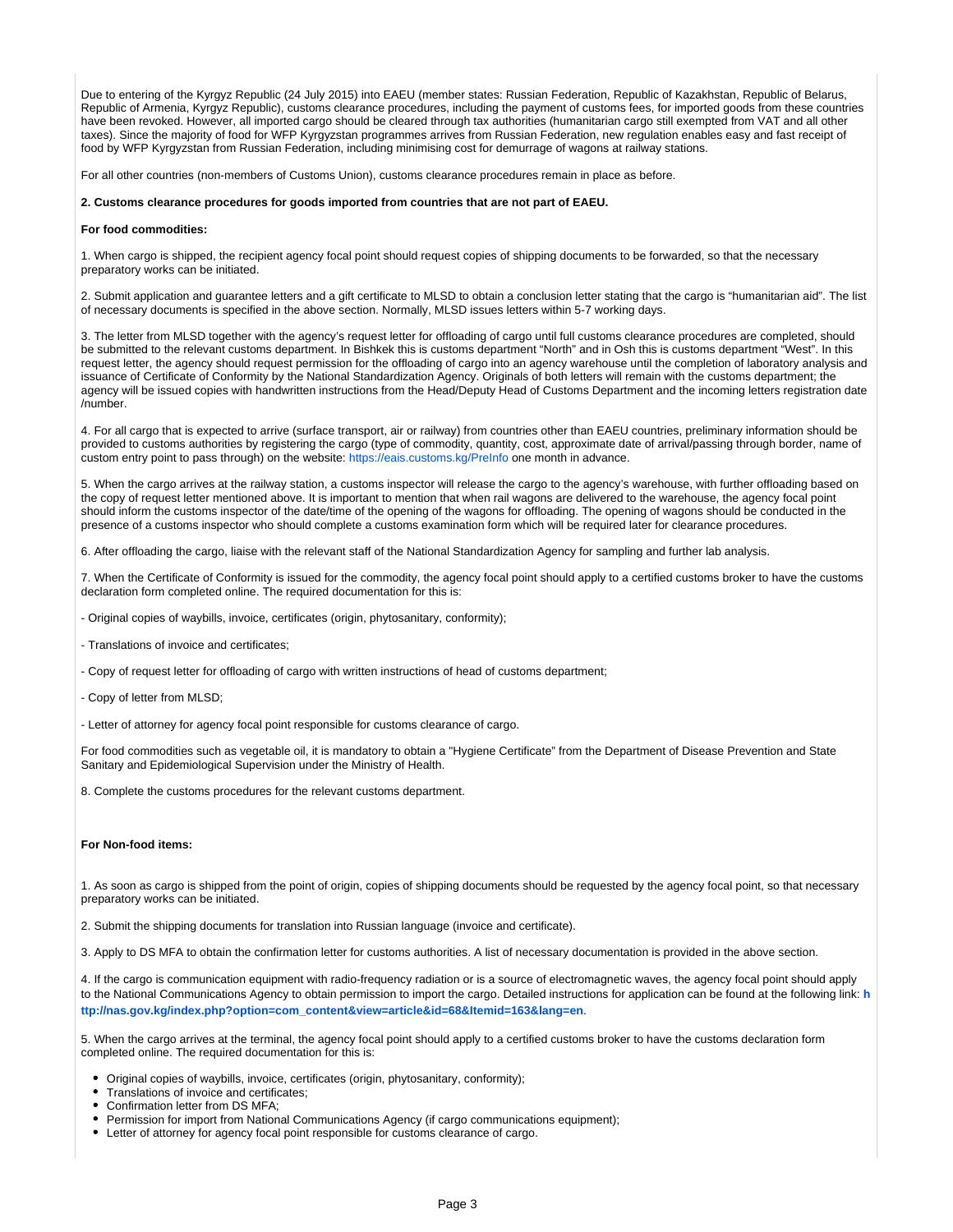6. Complete the customs procedures for the relevant customs department.

#### **In order to declare cargo as 'humanitarian aid', the Department requires the following information :**

- 1. Letter addressed to the MLSD, describing the humanitarian assistance. This letter should contain the following information:
- Commodity
- Net and gross weight
- Invoice numbers
- Waybill numbers
- Certificate of Conformity
- Total value
- Destination (railway station name or cargo terminal)
- Origin of cargo
- Official document from your agency (on official letterhead and with stamp) certifying that you will be following all protocols for processing these requests.
- 2. Copy of the Registration Documents of the requesting Party in the Kyrgyz Republic (Ministry of Justice)
- 3. Letter of Guarantee
	- Letter guaranteeing that it will not be used for commercial purposes
- 4. Letter of Donation (required by NGO's not the UN if the cargo is a donation to the importing Party and will be donated further)
- 5. Distribution Plan, signed and in Russian

Copies of all cargo documents (invoice, (air)waybill, certificate of conformity, certificate of origin, customs declaration of departure/transit country, specific certificates, if applicable, such as the phyto-sanitary certificate)

### <span id="page-3-0"></span>Exemption Certificate Document Requirements

| Duties and Taxes Exemption Certificate Document Requirements (by commodity) |                                                                                                    |                                                                                               |                                                                                                                                                                            |                                                                                                    |                                                                                                 |                                                                                                       |
|-----------------------------------------------------------------------------|----------------------------------------------------------------------------------------------------|-----------------------------------------------------------------------------------------------|----------------------------------------------------------------------------------------------------------------------------------------------------------------------------|----------------------------------------------------------------------------------------------------|-------------------------------------------------------------------------------------------------|-------------------------------------------------------------------------------------------------------|
|                                                                             | Food                                                                                               | NFI (Shelter,<br>WASH,<br><b>Education</b> )                                                  | <b>Medicines</b>                                                                                                                                                           | Vehicle $\mathbf{\&}$<br><b>Spare</b><br><b>Parts</b>                                              | Staff $\alpha$<br><b>Office</b><br><b>Supplies</b>                                              | <b>Telecoms</b><br><b>Equipment</b>                                                                   |
| Invoice                                                                     | Yes, Original (1<br>copy)<br>Applies to UN<br>and NGOs                                             | Yes, Original (1 copy)<br>Applies to UN and<br><b>NGOs</b>                                    | Yes, Original (1 copy)<br>Applies to UN and NGOs                                                                                                                           | Yes, Original (1<br>copy)<br>Applies to UN<br>and NGOs                                             | Yes, Original (1<br>copy)<br>Applies to UN<br>and NGOs                                          | Yes, Original (1<br>copy)<br>Applies to UN<br>and NGOs                                                |
| AWB/BL/Other<br><b>Transport</b><br><b>Documents</b>                        | AWB - Yes.<br>original<br>TD - Yes.<br>original<br>BL - not required<br>Applies to UN<br>and NGO's | AWB - Yes, original<br>TD - Yes, original<br>BL - not required<br>Applies to UN and NGO'<br>s | AWB - Yes, original<br>TD - Yes, original<br>BL - not required<br>Applies to UN and NGO's                                                                                  | AWB - Yes.<br>original<br>TD - Yes.<br>original<br>BL - not required<br>Applies to UN<br>and NGO's | AWB - Yes,<br>original<br>TD - Yes, original<br>BL - not required<br>Applies to UN<br>and NGO's | AWB - Yes,<br>original<br>TD - Yes.<br>original<br>BL - not<br>required<br>Applies to UN<br>and NGO's |
| Donation/Non-<br><b>Commercial</b><br><b>Certificates</b>                   | Yes, Original (1<br>copy)<br>Applies to UN<br>and NGOs                                             | Yes, Original (1 copy)<br>Applies to UN and<br><b>NGOs</b>                                    | Yes, Original (1 copy)<br>Applies to UN and NGOs                                                                                                                           | Yes, Original (1<br>copy)<br>Applies to UN<br>and NGOs                                             | Yes, Original (1<br>copy)<br>Applies to UN<br>and NGOs                                          | Yes, Original (1<br>copy)<br>Applies to UN<br>and NGOs                                                |
| <b>Packing Lists</b>                                                        | Yes, Original (1<br>copy)<br>Applies to UN<br>and NGOs                                             | Yes, Original (1 copy)<br>Applies to UN and<br><b>NGOs</b>                                    | Yes, Original (1 copy)<br>Applies to UN and NGOs                                                                                                                           | Yes, Original (1<br>copy)<br>Applies to UN<br>and NGOs                                             | Yes, Original (1<br>copy)<br>Applies to UN<br>and NGOs                                          | Yes, Original (1<br>copy)<br>Applies to UN<br>and NGOs                                                |
| Other<br><b>Documents</b>                                                   | Certificate of<br>Origin<br>(Original, 1<br>copy)<br>Applies only to<br>NGO's                      | Certificate of Origin<br>(Original, 1 copy)<br>Applies only to NGO's                          | 1. Certificate of Origin - applies only to<br>NGO's. (1 original copy)<br>2. Permission of import from Ministry of<br>Health - applies to UN and NGOs (1<br>original copy) | Certificate of<br>Origin<br>(Original, 1<br>copy)<br>Applies only to<br>NGO's                      | Certificate of<br>Origin<br>(Original, 1 copy)<br>Applies only to<br>NGO's                      | Certificate of<br>Origin<br>(Original, 1<br>copy)<br>Applies only to<br>NGO's                         |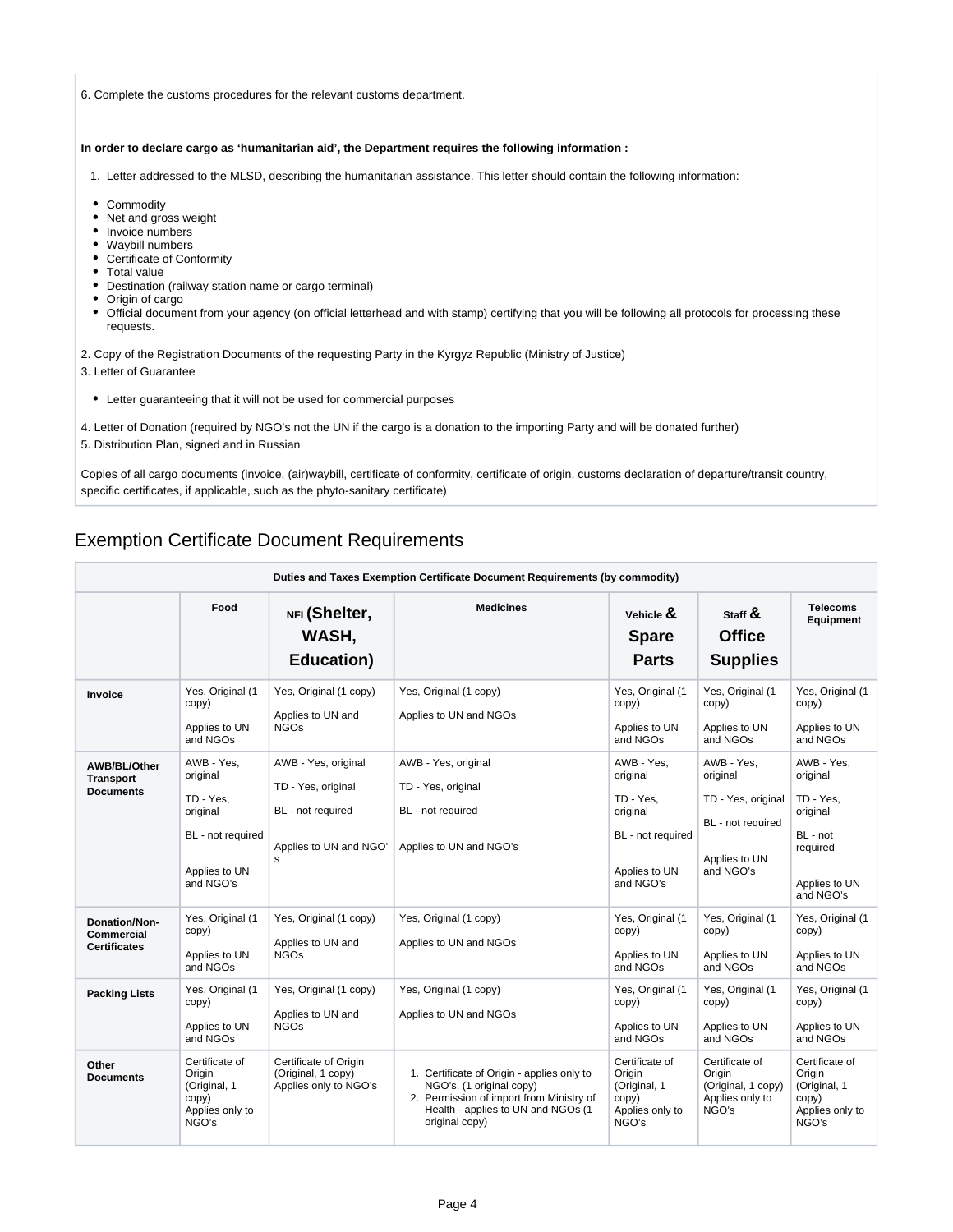#### **Additional Notes**

Certificates pertaining to specific items:

- 1. Certificate of conformance, issued locally based on the certificate of conformance coming with the cargo (issued by the State Agency for Standardization Panfilova 197; Telephone 227310)
- 2. Phyto-sanitary certificate, issued locally based on the phyto-sanitary certificate coming with the cargo (issued by the State Inspectorate for Quarantine –<br>Mayakovskogo 60; Telephone 272606)<br>Hygiene compliance certificate,
- 
- 3. 4.
- 

# <span id="page-4-0"></span>Customs Clearance

### <span id="page-4-1"></span>**General Information**

| <b>Customs Information</b>             |                                                                                                                                                                                                                                                                                                                                                                                                                                  |  |  |  |
|----------------------------------------|----------------------------------------------------------------------------------------------------------------------------------------------------------------------------------------------------------------------------------------------------------------------------------------------------------------------------------------------------------------------------------------------------------------------------------|--|--|--|
| <b>Document</b><br><b>Requirements</b> | Request for customs clearance, in duplicate<br>Authorisation that the individual completing customs processing and clearance is authorised to do so.<br>Documents must be translated to Russian by a certified translator (private company, not necessarily registered by the Ministry<br>of Foreign Affairs). The processing time varies based on the items being imported. Average processing time is approximately 5<br>days. |  |  |  |
| <b>Embargoes</b>                       | None                                                                                                                                                                                                                                                                                                                                                                                                                             |  |  |  |
| <b>Prohibited</b><br><b>Items</b>      | Firearms, military weapons, ammunition, drugs, live animals and photographs and printed matter directed against the country.                                                                                                                                                                                                                                                                                                     |  |  |  |
| General<br><b>Restrictions</b>         | Food items should have at least 6 months shelf life, with best before date displayed on package. It must also come with a Certificate<br>of Conformity, from dispatching country and all imports will be tested in local laboratories in Kyrgyzstan.                                                                                                                                                                             |  |  |  |

### <span id="page-4-2"></span>**Customs Clearance Document Requirements**

| <b>Customs Clearance Document Requirements (by commodity)</b>    |                                                                                              |                                                                                              |                                                                                              |                                                                                              |                                                                                              |                                                                                              |
|------------------------------------------------------------------|----------------------------------------------------------------------------------------------|----------------------------------------------------------------------------------------------|----------------------------------------------------------------------------------------------|----------------------------------------------------------------------------------------------|----------------------------------------------------------------------------------------------|----------------------------------------------------------------------------------------------|
|                                                                  | Food                                                                                         | NFI (Shelter,<br>WASH,<br>Education)                                                         | <b>Medicines</b>                                                                             | Vehicles $\mathbf{\&}$<br><b>Spare Parts</b>                                                 | Staff & Office<br><b>Supplies</b>                                                            | <b>Telecoms</b><br><b>Equipment</b>                                                          |
| D&T<br><b>Exemption</b><br><b>Certificate</b>                    | Yes, original<br>document (1 copy) - ap<br>plies to UN and NGOs                              | Yes, original<br>document (1 copy) - a<br>pplies to UN and<br><b>NGOs</b>                    | Yes, original<br>document (1 copy) -<br>applies to UN and<br><b>NGOs</b>                     | Yes, original<br>document (1 copy) - ap<br>plies to UN and NGOs                              | Yes, original<br>document (1 copy) - ap<br>plies to UN and NGOs                              | Yes, original<br>document (1 copy) - a<br>pplies to UN and<br><b>NGOs</b>                    |
| Invoice                                                          | Yes, original<br>document (1 copy) - ap<br>plies to UN and NGOs                              | Yes, original<br>document (1 copy) - a<br>pplies to UN and<br><b>NGOs</b>                    | Yes, original<br>document (1 copy) -<br>applies to UN and<br><b>NGOs</b>                     | Yes, original<br>document (1 copy) - ap<br>plies to UN and NGOs                              | Yes, original<br>document (1 copy) - ap<br>plies to UN and NGOs                              | Yes, original<br>document (1 copy) - a<br>pplies to UN and<br><b>NGOs</b>                    |
| <b>AWB/BL</b><br>/Other<br><b>Transport</b><br><b>Documents</b>  | AWB - Yes, original<br>TD - Yes, original<br>BL - Not required<br>Applies to UN and<br>NGO's | AWB - Yes, original<br>TD - Yes, original<br>BL - Not required<br>Applies to UN and<br>NGO's | AWB - Yes, original<br>TD - Yes, original<br>BL - Not required<br>Applies to UN and<br>NGO's | AWB - Yes, original<br>TD - Yes, original<br>BL - Not required<br>Applies to UN and<br>NGO's | AWB - Yes, original<br>TD - Yes, original<br>BL - Not required<br>Applies to UN and<br>NGO's | AWB - Yes, original<br>TD - Yes, original<br>BL - Not required<br>Applies to UN and<br>NGO's |
| <b>Donation/Non-</b><br><b>Commercial</b><br><b>Certificates</b> | Yes, original<br>document (1 copy) - ap<br>plies to UN and NGOs                              | Yes, original<br>document (1 copy) - a<br>pplies to UN and<br><b>NGOs</b>                    | Yes, original<br>document (1 copy) -<br>applies to UN and<br><b>NGOs</b>                     | Yes, original<br>document (1 copy) - ap<br>plies to UN and NGOs                              | Yes, original<br>document (1 copy) - ap<br>plies to UN and NGOs                              | Yes, original<br>document (1 copy) - a<br>pplies to UN and<br><b>NGOs</b>                    |
| <b>Packing Lists</b>                                             | Yes, original<br>document (1 copy) - ap<br>plies to UN and NGOs                              | Yes, original<br>document (1 copy) - a<br>pplies to UN and<br><b>NGOs</b>                    | Yes, original<br>document (1 copy) -<br>applies to UN and<br><b>NGOs</b>                     | Yes, original<br>document (1 copy) - ap<br>plies to UN and NGOs                              | Yes, original<br>document (1 copy) - ap<br>plies to UN and NGOs                              | Yes, original<br>document (1 copy) - a<br>pplies to UN and<br><b>NGOs</b>                    |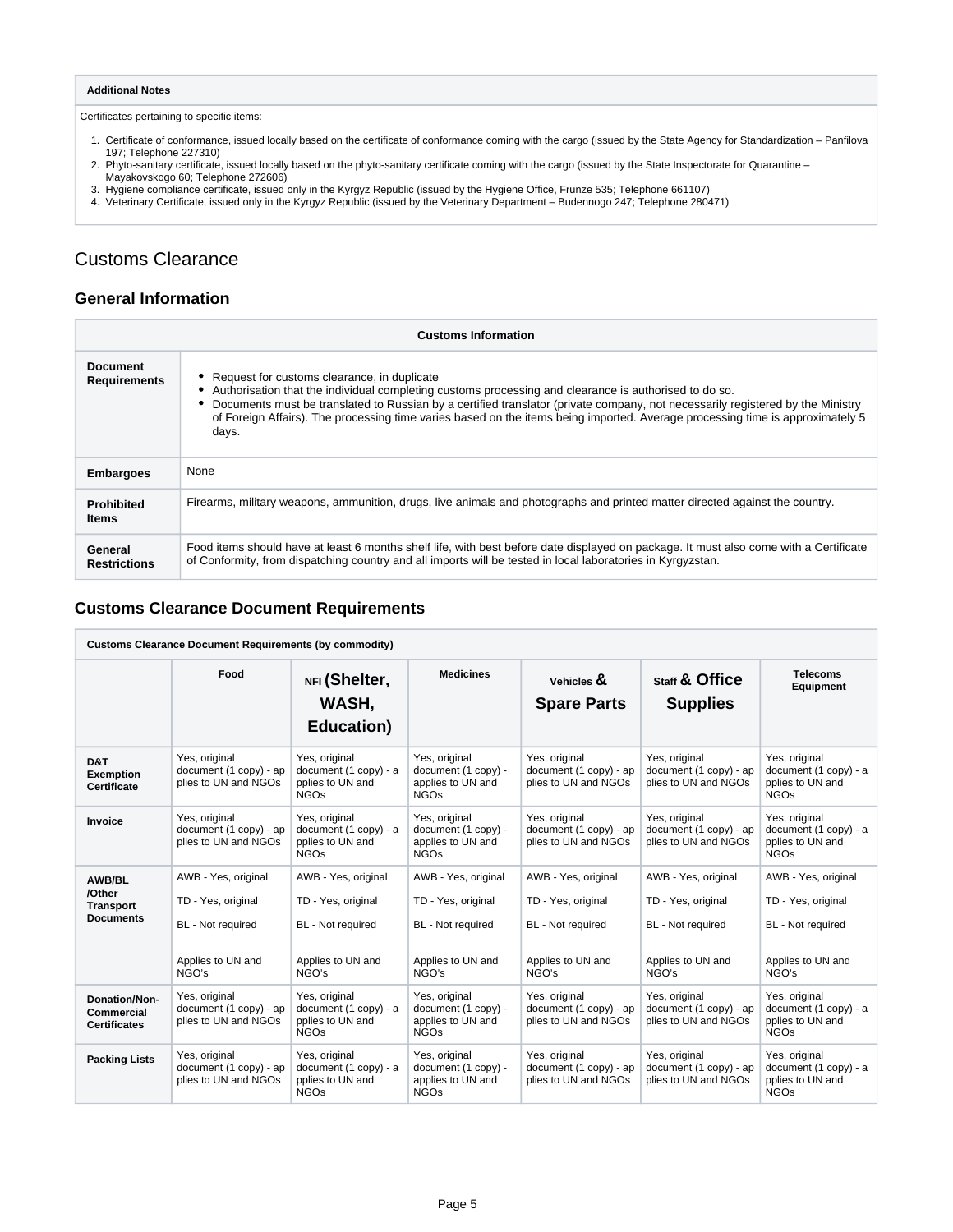| Phytosanitary<br><b>Certificate</b> | Yes, original<br>document (1 copy) - ap<br>plies to UN and NGOs            | <b>No</b>                                                               | Yes, original<br>document (1 copy) -<br>applies to UN and<br><b>NGOs</b>                                                                                               | <b>No</b>                                                                  | <b>No</b>                                                                  | <b>No</b>                                                               |
|-------------------------------------|----------------------------------------------------------------------------|-------------------------------------------------------------------------|------------------------------------------------------------------------------------------------------------------------------------------------------------------------|----------------------------------------------------------------------------|----------------------------------------------------------------------------|-------------------------------------------------------------------------|
| Other<br><b>Documents</b>           | Certificate of Origin<br>- Original, 1 copy<br>(applies to UN & NGO'<br>S) | Certificate of Origin<br>- Original, 1 copy (appl<br>ies only to NGO's) | 1. Certificate of<br>Origin<br>Applies only to<br>NGO's<br>2. Permission of<br>import from<br>Ministry of<br>Health,<br>applies to UN<br>and NGOs (1<br>copy original) | Certificate of Origin<br>- Original, 1 copy<br>(applies to UN & NGO'<br>s) | Certificate of Origin<br>- Original, 1 copy<br>(applies to UN & NGO'<br>s) | Certificate of Origin<br>- Original, 1 copy (appl<br>ies only to NGO's) |
| <b>Additional Notes</b>             |                                                                            |                                                                         |                                                                                                                                                                        |                                                                            |                                                                            |                                                                         |

Certificates pertaining to specific items:

- Certificate of conformance, issued locally based on the certificate of conformance coming with the cargo (issued by the State Agency for Standardisation Panfilova 197; Telephone 227310)
- Phyto-sanitary certificate, issued locally based on the phyto-sanitary certificate coming with the cargo (issued by the State Inspectorate for Quarantine Mayakovskogo 60; Telephone 272606)
- Hygiene compliance certificate, issued only in the Kyrgyz Republic (issued by the Hygiene Office, Frunze 535; Telephone 661107)
- Veterinary Certificate, issued only in the Kyrgyz Republic (issued by the Veterinary Department Budennogo 247; Telephone 280471)

# <span id="page-5-0"></span>Transit Regime

When goods are in transit they are to be under the supervision of a customs inspector. There is no payment required other than a per diem for the officer during the time they are with the transiting cargo.

Goods conveyed in transit between two Kyrgyz customs bodies must:

- Remain unchanged, except for wear or loss from transport and storage conditions
- Be transported to a customs destination within the terms established by the customs body which are based on the route, transport vehicle and other transport conditions.

### <span id="page-5-1"></span>**Focal Points Information**

The following table should include information on a person in the different humanitarian organizations who is responsible for customs issues (focal point).

| <b>Humanitarian Organization's Customs Focal Point</b> |                                                         |  |  |
|--------------------------------------------------------|---------------------------------------------------------|--|--|
| Organization                                           | <b>WFP</b>                                              |  |  |
| <b>Name</b>                                            |                                                         |  |  |
| <b>Title</b>                                           | Warehouse manager / Logistics Assistant                 |  |  |
| <b>Address</b>                                         | 52-54, Orozbekova str., Bishkek, Kyrgyz Republic 720040 |  |  |
| <b>Telephone Number</b>                                | +996 (312) 660 033 - 6                                  |  |  |
| <b>Fax Number</b>                                      | +996 (312) 660 037                                      |  |  |
| <b>Telex</b>                                           | N/A                                                     |  |  |
| Telegram                                               | 52-54, Orozbekova str., Bishkek, Kyrgyz Republic 720040 |  |  |
| Email                                                  | mamatilla.akmatov@wfp.org/bakhram.latikhanov@wfp.org    |  |  |
| Web                                                    | www.wfp.org/countries/kyrgyzstan                        |  |  |
| Languages of correspondence                            | English                                                 |  |  |
| <b>Humanitarian Organization's Customs Focal Point</b> |                                                         |  |  |
| Organization                                           | <b>UNICEF</b>                                           |  |  |
| Name                                                   |                                                         |  |  |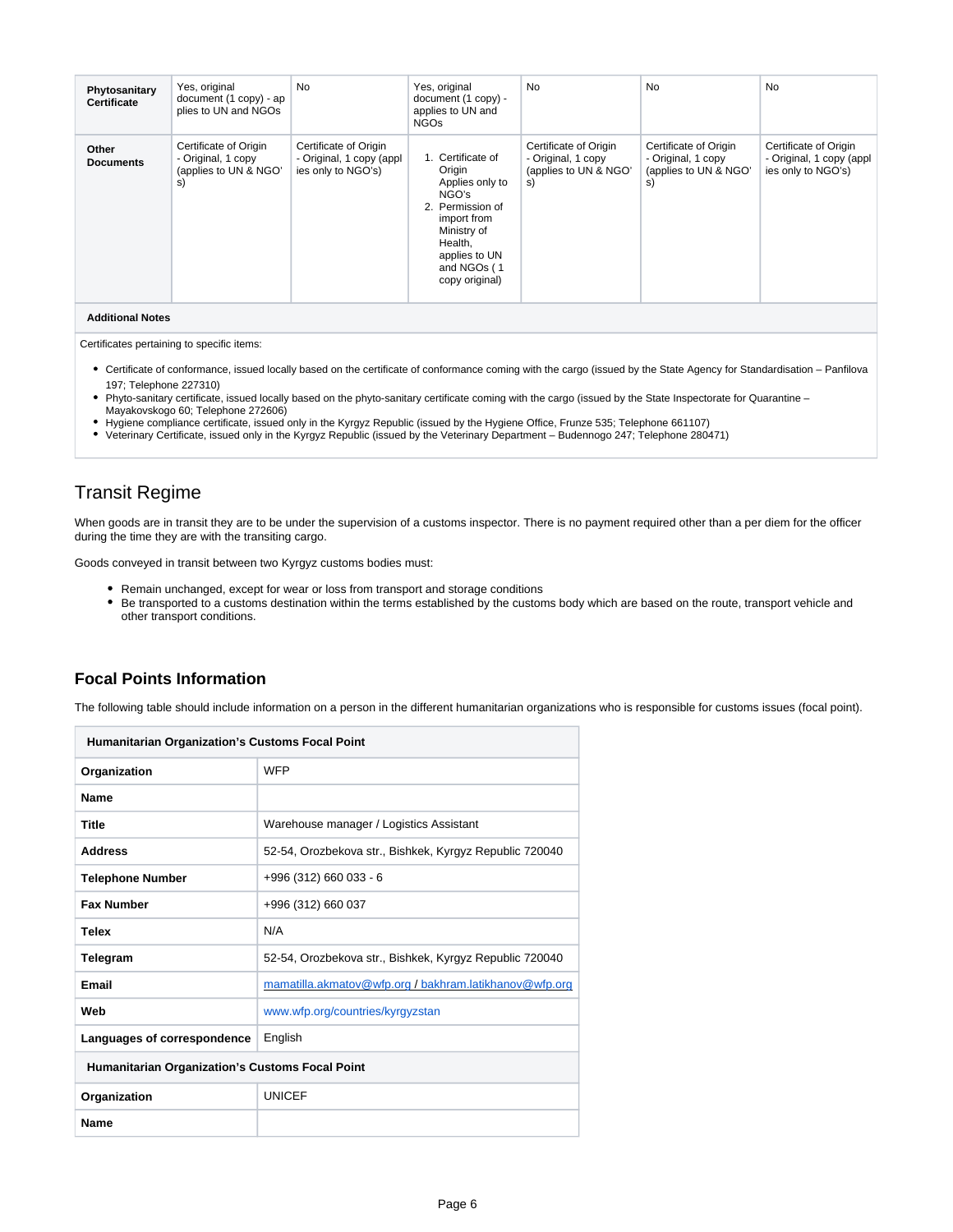| Title                       | Admin/ Supply Assistant               |
|-----------------------------|---------------------------------------|
| <b>Address</b>              | UN House, 160 Chui Ave Bishkek 720040 |
| <b>Telephone Number</b>     | +966 (312) 611-211+ ext 145           |
| <b>Fax Number</b>           | +966 (312) 611-191                    |
| Telex                       | N/A                                   |
| Telegram                    | UN House, 160 Chui Ave Bishkek 720040 |
| Email                       | nsalamau@unicef.org                   |
| Web                         | www.unicef.org/kyrgyzstan             |
| Languages of correspondence | English                               |

# <span id="page-6-0"></span>**Customs Information by Entry Points (port, lake/river, airport, overland entry points)**

| <b>Entry Point Details</b>                                 |                                                |  |  |
|------------------------------------------------------------|------------------------------------------------|--|--|
| Entry Point Location and Type (sea, land, air, etc.)       | <b>Customs Point "Manas"</b>                   |  |  |
| Name of Customs Officer in Charge / Head of Customs Office |                                                |  |  |
| <b>Title</b>                                               | Supervisor of Customs Point "Manas"            |  |  |
| <b>Address</b>                                             | 1A Sovetskii Tupik, Nijnyay Ala-Archa, Bishkek |  |  |
| <b>Operating Hours</b>                                     | $9:00 - 17:30$                                 |  |  |
| <b>Telephone Number</b>                                    | +996 (312) 69-35-69, 69-34-74                  |  |  |
| <b>Fax Number</b>                                          | +996 (312) 51-08-00                            |  |  |
| <b>Telex</b>                                               | N/A                                            |  |  |
| Telegram                                                   | 1A Sovetskii Tupik, Nijnyay Ala-Archa, Bishkek |  |  |
| Email                                                      | bishkekrep@customs.gov.kg                      |  |  |
| Web                                                        | http://customs.kg/article/page/customs-manas   |  |  |
| Language(s) Correspondence                                 | Russian; Kyrgyz; English                       |  |  |
| Warehouse                                                  |                                                |  |  |
| There are three customs terminals, with a large capacity.  |                                                |  |  |
| <b>Customs Information and Document Requirements</b>       |                                                |  |  |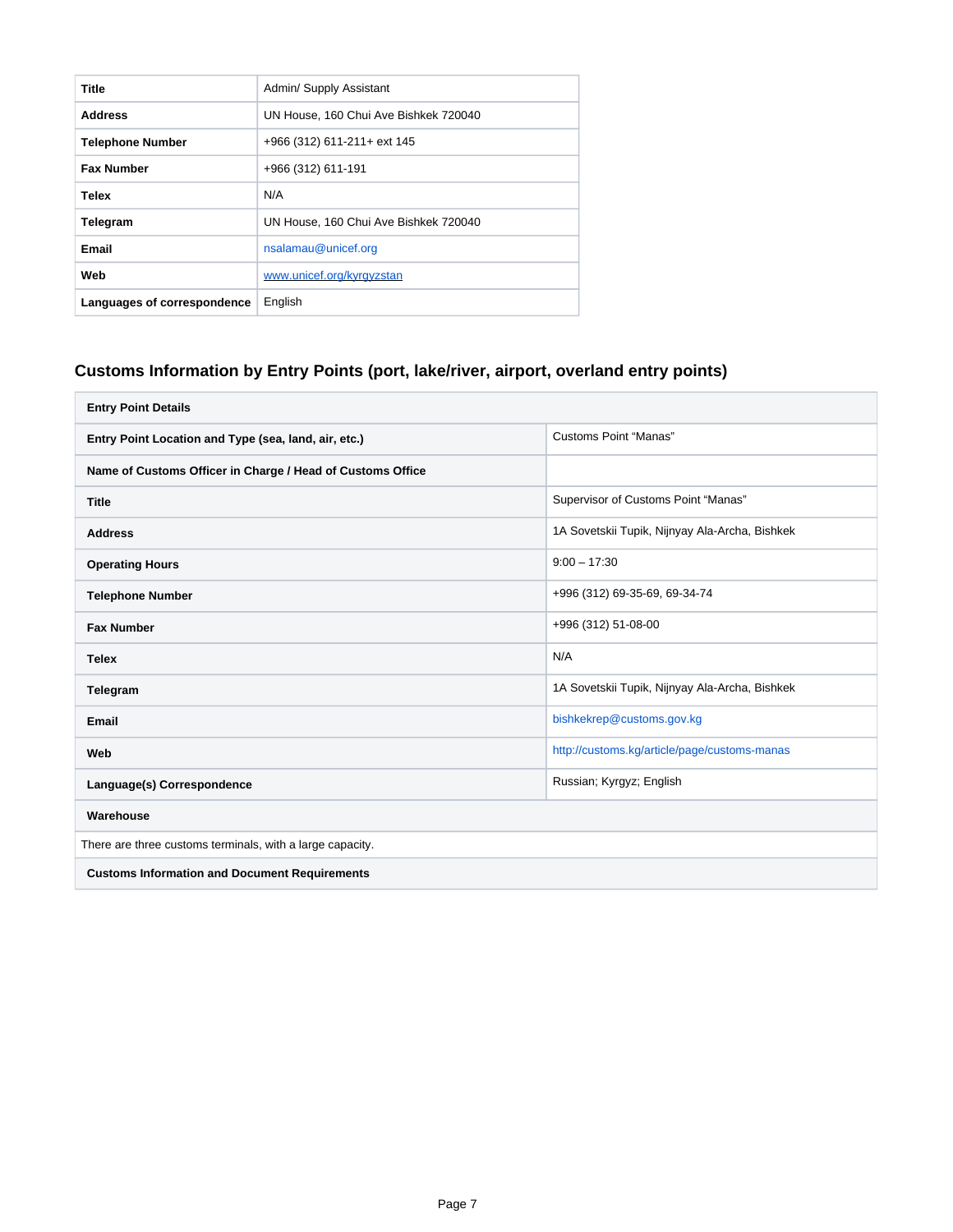When cargo arrived to Customs Point "Ak-Jol" on the Kyrgyz-Kazakh border, depending on its nature (content), the cargo might be directed to following customs warehouses:

1) Bishkek Customs Warehouse (BTS) located on the northern bypass road near "Dordoi" market, if cargo is food commodity or NFI;

2) Temporary Storage Warehouse (SVH) located in car market, which is 15 km out of Bishkek, if cargo is a car (vehicle).

Customs inspector in "Ak-Jol" after standard verification fills "Delivery control document" (DKD) which specifies following details: truck's plate number; driver's name; short description, weight, cost of the cargo, time of entry, time allocated to reach assigned customs warehouse (BTS or SVH), etc. All shipping documents accompanying the cargo put to a special envelop with registration number, sealed, DKD attached to this envelop and given to truck driver.

As soon as cargo reaches one of above-mentioned warehouses, the customs clearance procedures may start, which will require following documentation:

**1. Conclusion letter from MLSD on humanitarian nature of cargo (for food items), or Confirmation letter from DS MFA (for NFIs).** It is important that these letters addressed to Head of Customs Department, which will clear the cargo. In order to avoid demurrage fee in customs warehouses, the letters from MLSD or DS MFA should be registered in advance in Customs control section of the Central Customs Department (CCD) for duty/tax free customs clearance. Original letter remains in CCD, the applicant is given copy of letter with registration number and signature of Head or Deputy Head of CCD.

**2. Standard application letter to Head of Customs Department** specifying cargo sender, consignee, description, quantity, net/gross weight, cost, origin, list of shipping documents and number of power of attorney.

**3. Power of Attorney** for agency focal point responsible for customs clearance of cargo (mandatory to reflect: full name, passport details, description of cargo, quantity, cost, expiry date of power of attorney).

**4. Copy of passport.**

**5. Invoice (original copy) and certified translation into Russian language**.

**6. Waybill (original copy).**

**7. Certificate of origin (original copy) and certified translation into Russian language**. Mandatory for food commodity.

**8. Phytosanitary Certificate and certified translation into Russian language.** Mandatory for food commodity.

**9. Act of customs survey of cargo.**

**10. Identifier of customs declaration form** (issued by customs broker after entry of cargo details and shipping documents into unified customs clearance system).

**11. Certificate of Conformity** issued by Center for Standardization and Metrology under the Ministry of Economy of the Kyrgyz Republic. The certificate submitted to customs authorities after offloading of cargo and receipt of lab test results. Meanwhile, agency focal point should provide to customs authorities guarantee letter with deadline for submission of Certificate of Conformity.

After completion of customs clearance procedures, the cargo released from customs warehouses only after payment of storage fee. The amount will depend on the weight of cargo and storage duration of cargo in customs warehouse. Both customs warehouses (BTS and SVH) are private, so no exemption is applicable for humanitarian aid/assistance.

#### **Clearing System**

Organizations are able to clear their own goods. The main clearing/forwarding agent is DHL (registered in Kyrgyzstan as "Muza" LLC), which has its own branch in Osh as well. The company can provide clearing/forwarding services for cargos arriving into Kyrgyzstan from different entry points such as "Manas" International Airport in Bishkek, Osh International Airport, two main land entry points from Kazakhstan ("Chaldavar" and "Ak-Jol"), and land entry point from Uzbekistan "Dostuk" in Osh. The company charges the average cost of \$150 USD per consignment. Contact details provided below.

#### **DHL Bishkek**

Eldiyar Babashev

Manager of customs section

Tel.: +996 312 611 111 ext. 2111

Cell: +996 555 700 167

#### **DHL Osh**

Ulugbek Sulemanov,

Clearing agent in Osh

Cell: +996 701 443 122 or +996 559 492 003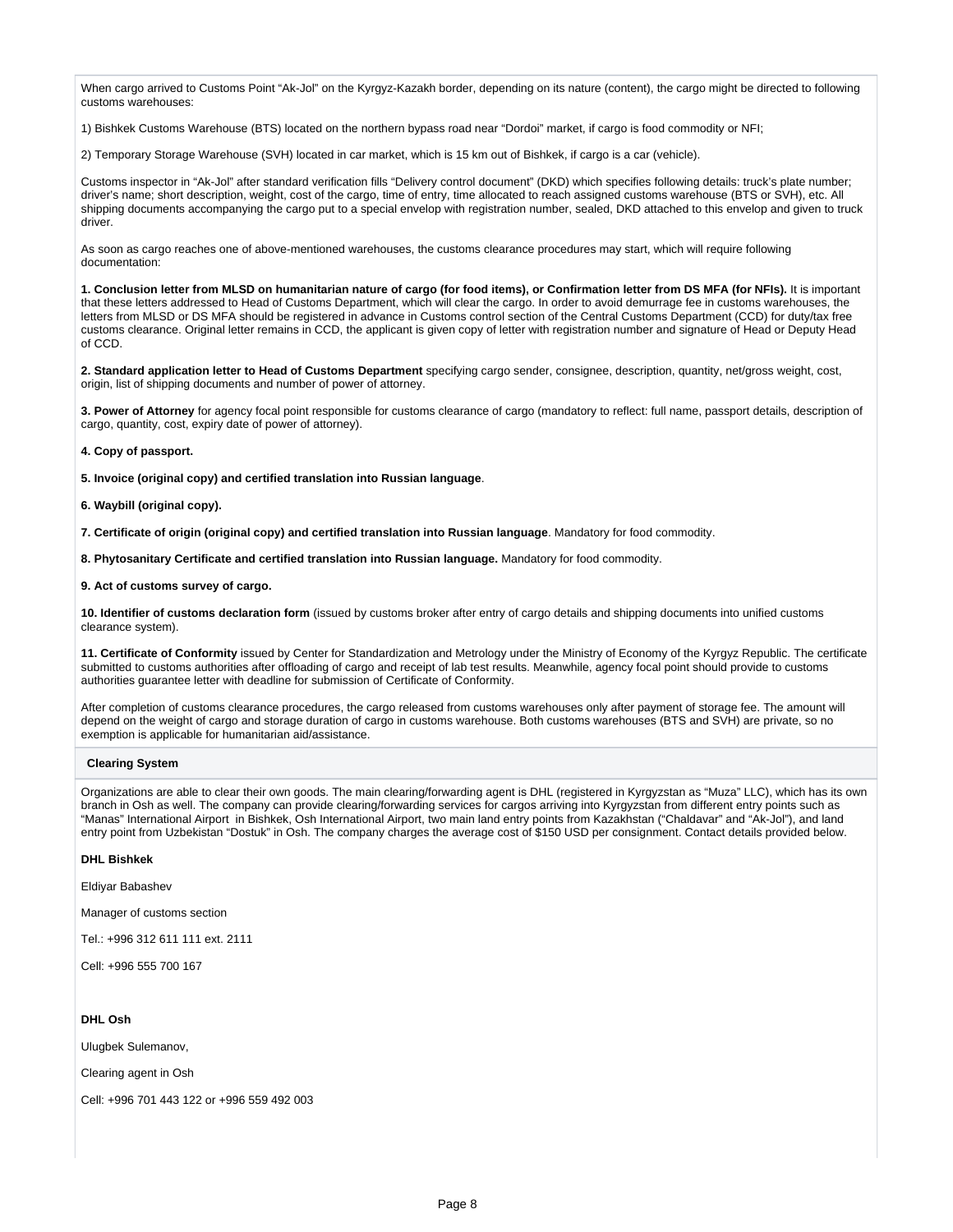Also, there are other clearing/forwarding companies, which charge from \$150 to \$200 per consignment depending on the nature of cargo, set of shipping documents for translation, number of permission letters to be obtained from Government agencies (DS MFA, MLSD, National Communications Agency, etc.). Contact details for each company provided below.

**Move One Kyrgyzstan**

Aida Amangeldi

Tel: +996 312 661 332

Cell: +996 555 902 508

e-mail: [aida.amangeldi@moveoneinc.com](mailto:aida.amangeldi@moveoneinc.com)

**Globalink Logistics Group** Sayara Turokhodzhaeva Coordinator RRD 44 Usenbaeva Str., (2nd floor), Bishkek, 720020, Kyrgyzstan Tel.: +996 312 902 287/88 Fax: +996 312 902 289 e-mail: [s.turokhodzhaeva@globalinkllc.com](mailto:s.turokhodzhaeva@globalinkllc.com) Web: [www.globalinkllc.com](http://www.globalinkllc.com/)

#### **Gossellingroup**

Renat Kenchibaev Bishkek, Kyrgyzstan Gosselin Moving Kyrgyzstan Cell: + 996 555 730 730 e-mail: [renatk@gosselingroup.eu](mailto:renatk@gosselingroup.eu)

**Interdean** (mainly deals with clearing of diplomatic pouch) Zulfiya Mavlianova Relocation Coordinator Interdean Relocation Services Bishkek, Kyrgyzstan Tel: + 996 312 613 863 Fax: + 996 312 613 863 Cell: + 996 555 774 597 e-mail: [bishkek@interdean.com](mailto:bishkek@interdean.com)

**Jamku Express (TNT)** TNT Express Shipping 38, Prospect Mira,

Bishkek, Kyrgyzstan

Tel: +996 312 210 741/42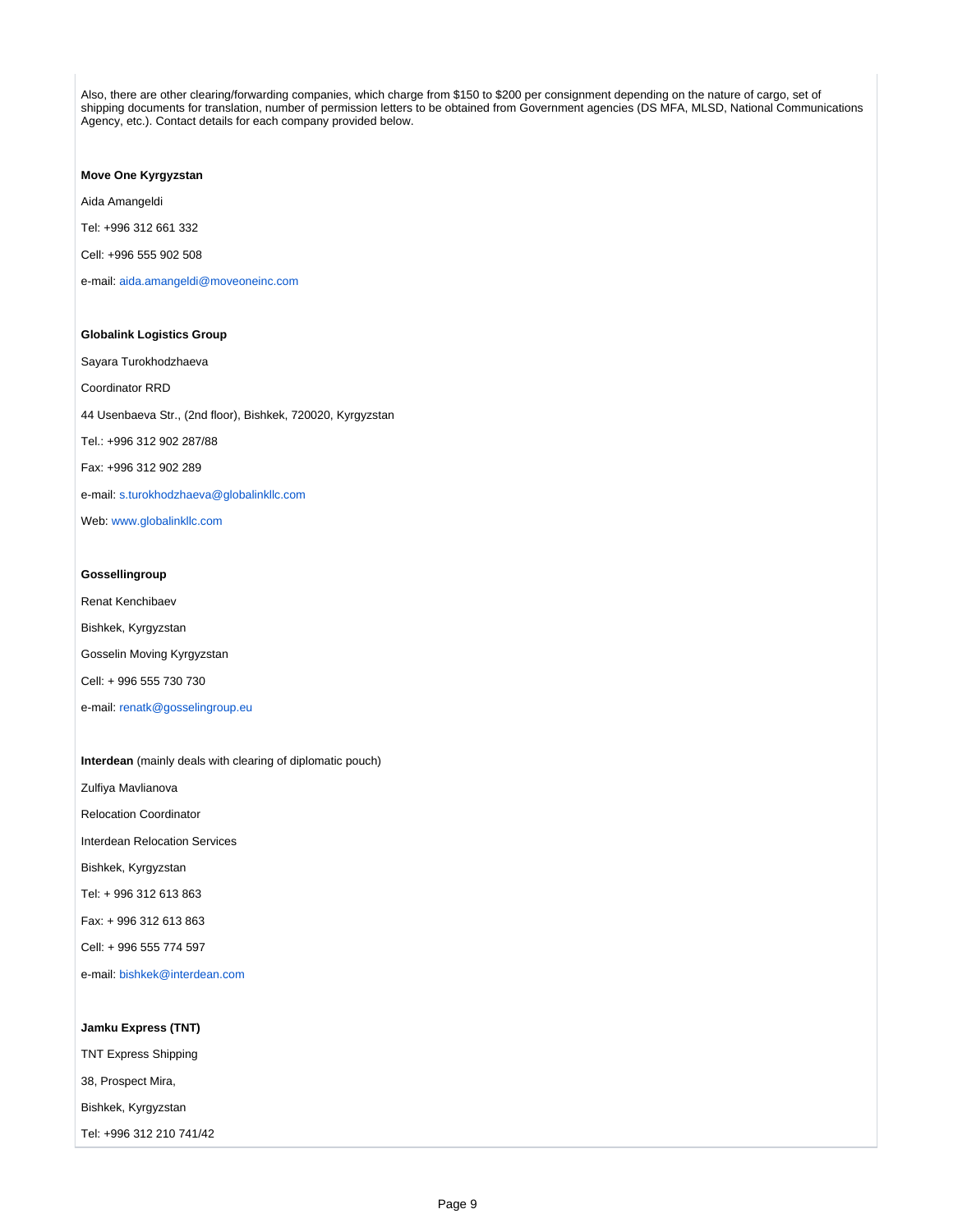| <b>Entry Point Details</b>                                                                                                        |                                         |  |  |  |
|-----------------------------------------------------------------------------------------------------------------------------------|-----------------------------------------|--|--|--|
| Entry Point Location and Type (sea, land, air, etc.)                                                                              | Air, Osh Airport                        |  |  |  |
| Name of Customs Officer in Charge / Head of Customs Office                                                                        |                                         |  |  |  |
| <b>Title</b>                                                                                                                      | Head of Customs, Osh Airport            |  |  |  |
| <b>Address</b>                                                                                                                    | Osh Airport / Osh City, Kyrgyz Republic |  |  |  |
| <b>Operating Hours</b>                                                                                                            | 24/7                                    |  |  |  |
| <b>Telephone Number</b>                                                                                                           | +996 551 006814                         |  |  |  |
| <b>Fax Number</b>                                                                                                                 | +996 322 290 215                        |  |  |  |
| <b>Telex</b>                                                                                                                      | N/A                                     |  |  |  |
| Telegram                                                                                                                          | Osh Airport / Osh City, Kyrgyz Republic |  |  |  |
| Email                                                                                                                             | N/A                                     |  |  |  |
| Web                                                                                                                               | N/A                                     |  |  |  |
| Language(s) Correspondence                                                                                                        | Russian; Kyrgyz                         |  |  |  |
| Warehouse                                                                                                                         |                                         |  |  |  |
| The airport has a warehouse with a capacity of 50 MT. Customs does have a warehouse in Osh City with a capacity of 1000 MT.       |                                         |  |  |  |
| <b>Customs Information and Document Requirements</b>                                                                              |                                         |  |  |  |
| As per normal customs clearance. Similar procedures as stated for customs clearance in "Manas" International Airport.             |                                         |  |  |  |
| <b>Clearing System</b>                                                                                                            |                                         |  |  |  |
| Organizations are able to clear their own goods. The main clearing/forwarding agent is DHL, who charge \$150 USD per consignment. |                                         |  |  |  |

| <b>Entry Point Details</b>                                 |                                      |
|------------------------------------------------------------|--------------------------------------|
| Entry Point Location and Type (sea, land, air, etc.)       | Landside, Dostuk Customs Check Point |
| Name of Customs Officer in Charge / Head of Customs Office |                                      |
| <b>Title</b>                                               | Head of Customs at Dostuk            |
| <b>Address</b>                                             | N/A                                  |
| <b>Operating Hours</b>                                     | 24/7                                 |
| <b>Telephone Number</b>                                    | +996 322 239 477, 0559 000181        |
| <b>Fax Number</b>                                          | +996 322 256 318                     |
| <b>Telex</b>                                               | N/A                                  |
| Telegram                                                   | N/A                                  |
| <b>Email</b>                                               | N/A                                  |